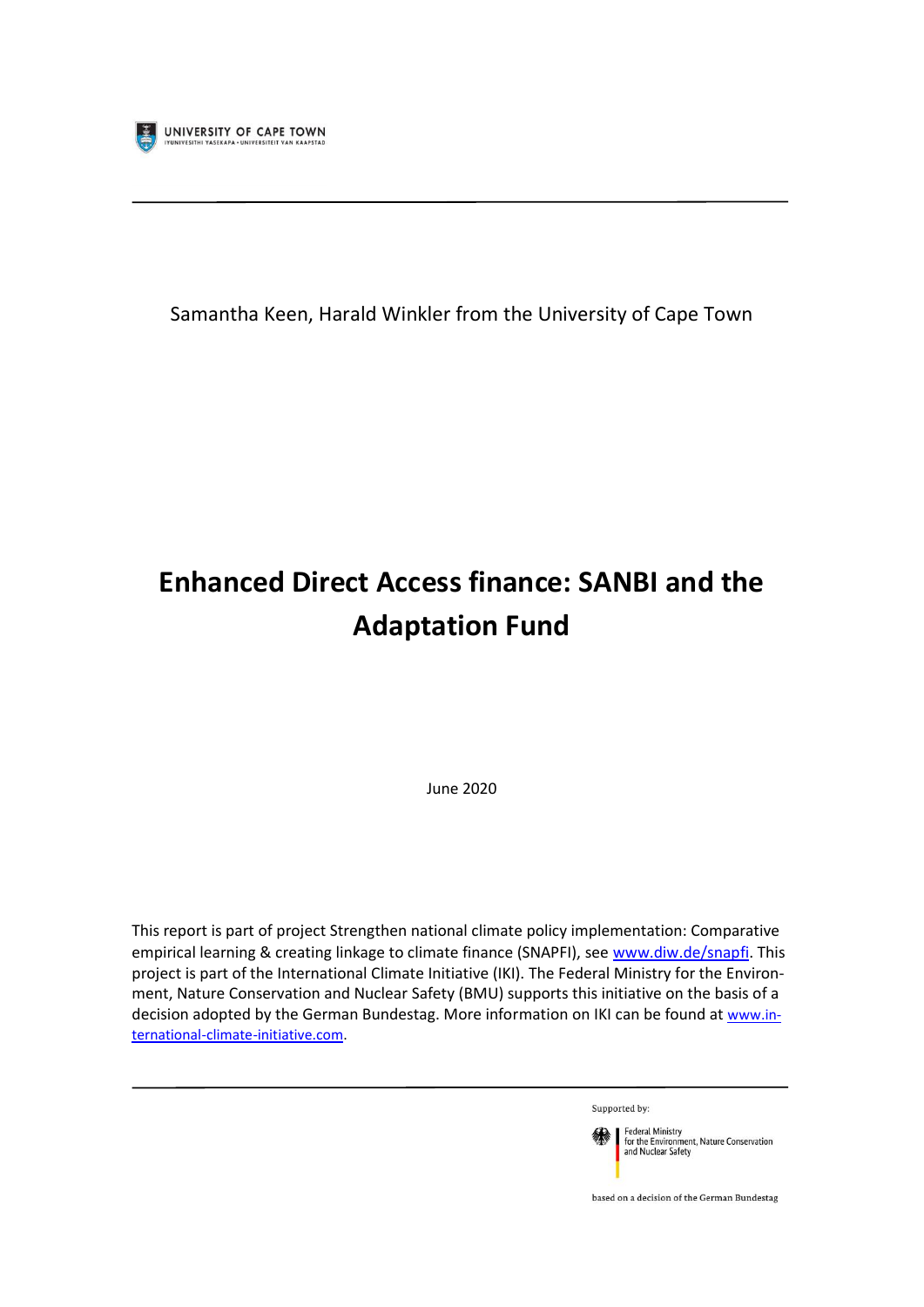



# Enhanced Direct Access finance in South Africa: SANBI and the Adaptation Fund

# An example of transformation in public finance and governance

### SAMANTHA KEEN, HARALD WINKLER

February 2020 Report for IKI-SNAPFI (Strengthen national climate policy implementation: Comparative empirical learning & creating linkage to climate finance), input by the UCT team contributing to Cross Country Study (CRS) in first year of project

Final input (following earlier outline submitted to DIW); CRS to be circulated by DIW for review and finalisation (June 2020)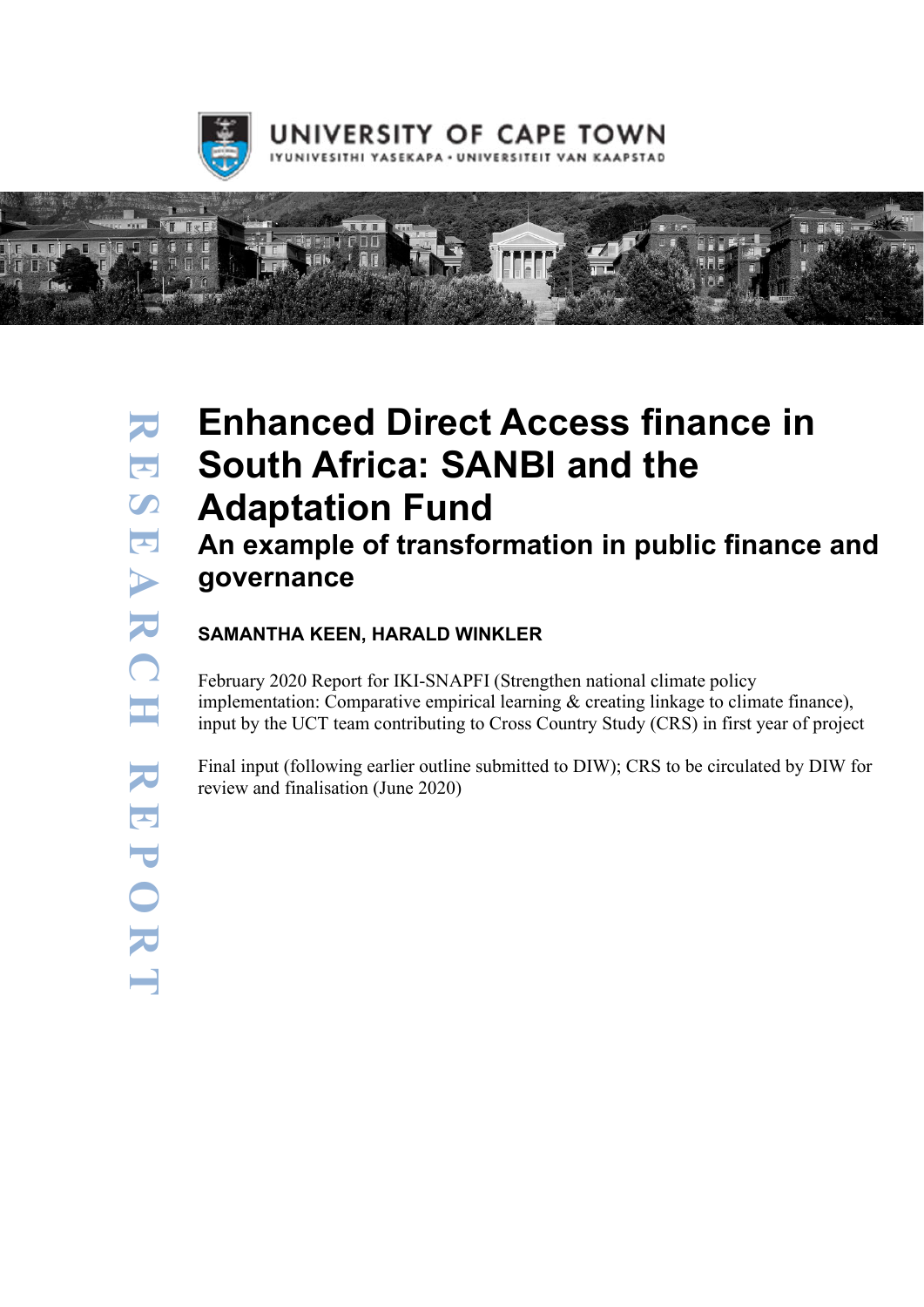# ACRONYMS

| AfDB         | <b>African Development Bank</b>                   |
|--------------|---------------------------------------------------|
| AF           | <b>Adpatation Fund</b>                            |
| <b>AFB</b>   | <b>Adpatation Fund Board</b>                      |
| <b>CPDAE</b> | Community of Practice for Direct Access Entities  |
| EE           | <b>Executing Entity</b>                           |
| <b>ESP</b>   | <b>Environmental and Social Policy</b>            |
| FA           | <b>Facilitating Agency</b>                        |
| <b>GCF</b>   | Geeen Climate Fund                                |
| <b>GEF</b>   | Global Environment Facility                       |
| <b>ICF</b>   | International Climate Finance                     |
| <b>NIE</b>   | National Implementing Entity                      |
| <b>SANBI</b> | South African National Biodiversity Institute     |
| <b>SGF</b>   | <b>Community Adaptation Small Grants Facility</b> |
| <b>SGR</b>   | <b>Small Grant Recipient</b>                      |
| <b>TAG</b>   | <b>Technical Advisory Group</b>                   |
| <b>UMDM</b>  | uMgungundlovu District Municipality               |
| <b>URP</b>   | URP uMngeni Catchment Resilience Project          |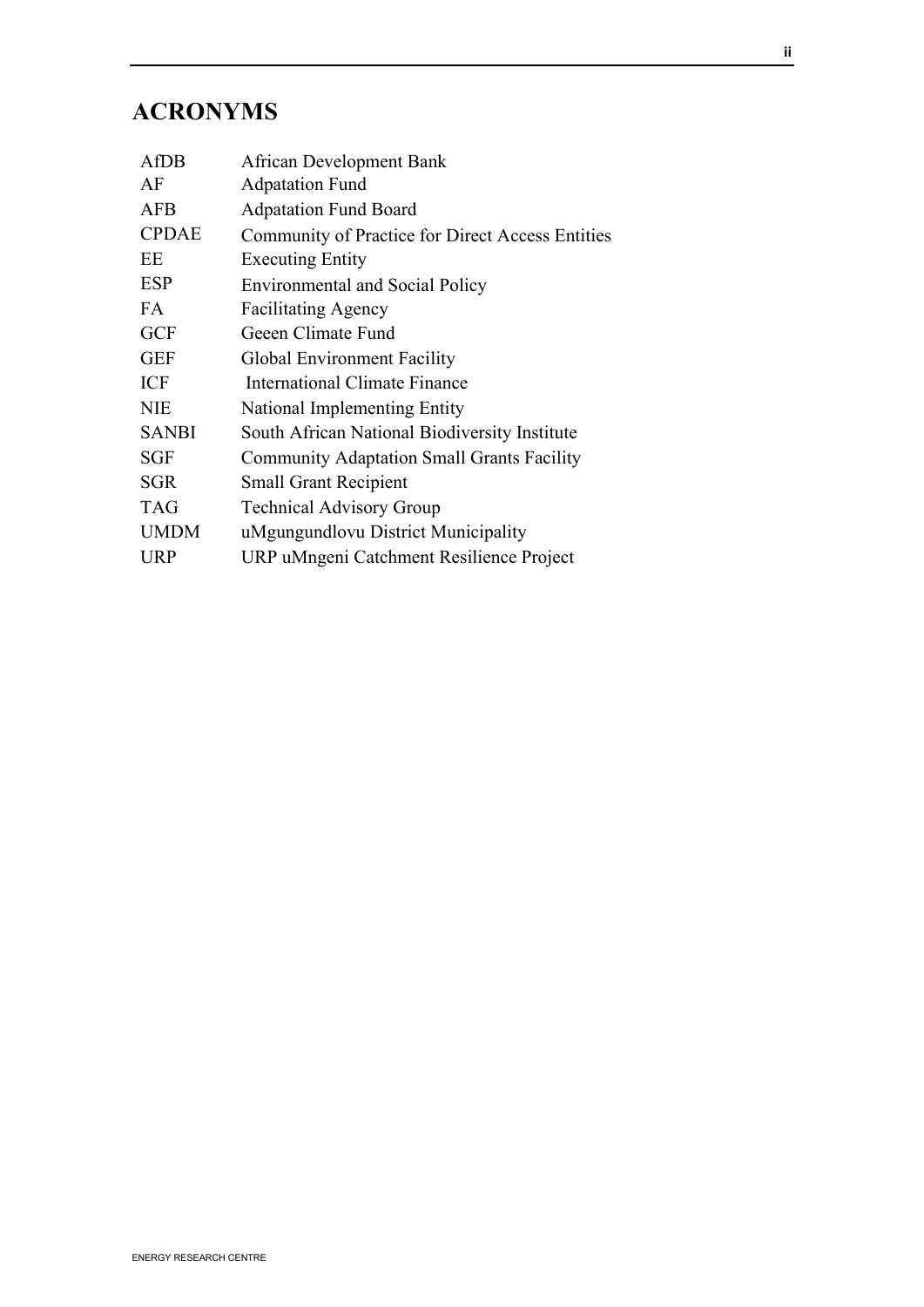# **Table of Contents**

| $\mathbf{1}$ . |                                                                                       |  |
|----------------|---------------------------------------------------------------------------------------|--|
| 1.1            |                                                                                       |  |
| 1.2            |                                                                                       |  |
| 1.3            |                                                                                       |  |
| 1.4            |                                                                                       |  |
| 2.             |                                                                                       |  |
| 2.1.1          |                                                                                       |  |
| 2.1.2          |                                                                                       |  |
| 2.1.3          |                                                                                       |  |
| 3.             | WHAT TRANSFORMATIONAL CHANGE WAS ACHIEVED, INCLUDING POLICY DEVELOPMENTS FOR          |  |
|                |                                                                                       |  |
| 3.1            |                                                                                       |  |
| 3.2            | INSIGHTS ARISING FROM THESE CASE STUDIES THAT MIGHT BE USEFUL FOR OTHER COUNTRIES  11 |  |
| 3.3            |                                                                                       |  |
|                |                                                                                       |  |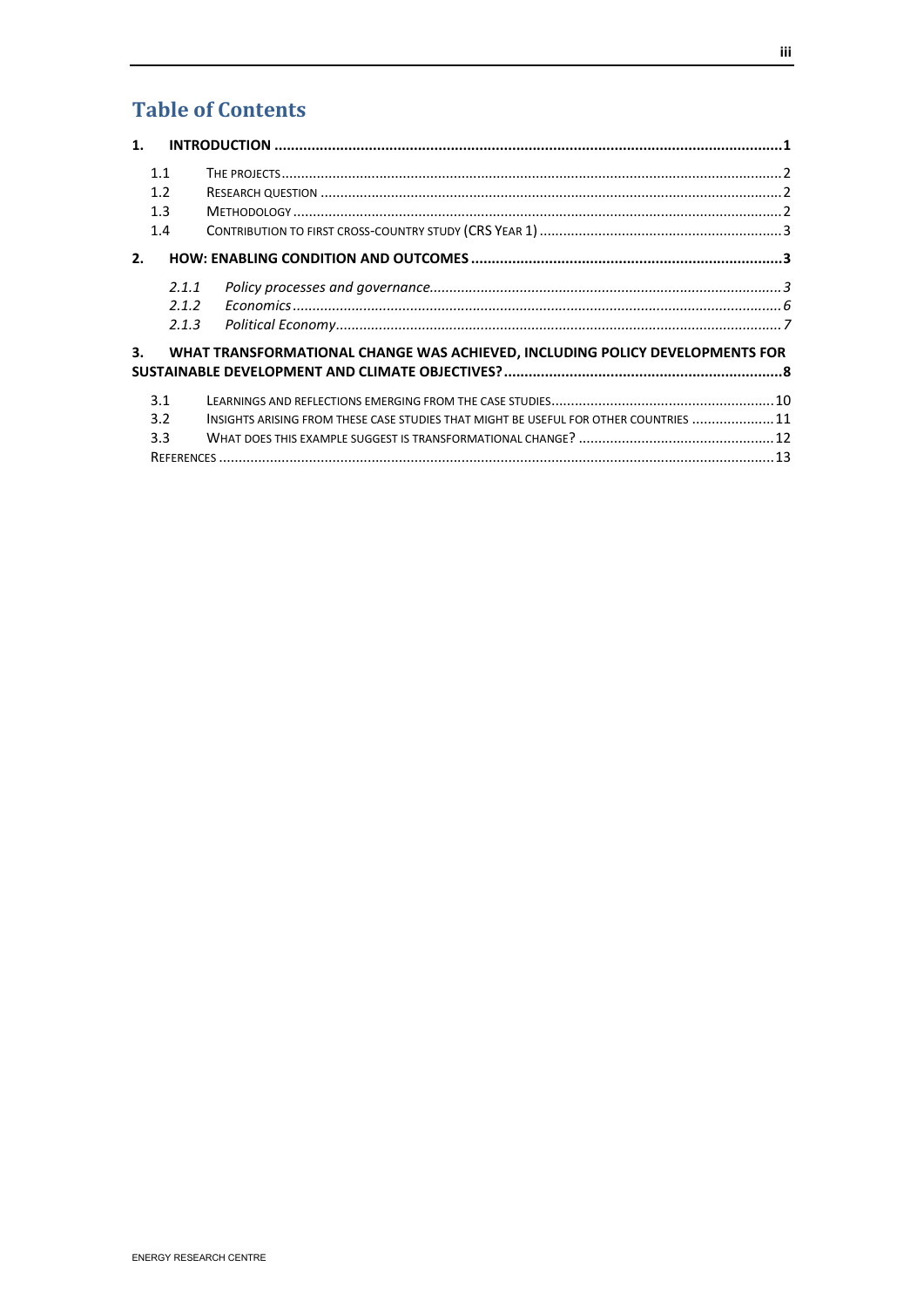# 1. Introduction

This research report focuses on two projects recently funded by the Adaptation Fund (AF) and implemented by implemented by the South African National Biodiversity Institute (SANBI). These projects were designed with an approach and intention to bring the principle of 'direct access' (DA) closer to vulnerable communities to empower them to determine how international climate finance (ICF) will be used and to build institutional capacity for the implementation of adaptation efforts at the local level (SANBI, 2014a, 2014b).

Two of the largest climate funds globally, the AF and the Green Climate Fund (GCF) have committed to allowing institutions from developing countries 'direct access' to funds (Masullo, Larsen, Brown, & Dougherty-Choux, 2015). Direct access in the context of discussions on ICF means that national or subnational entities become accredited to receive finance directly from the fund without going through an international intermediary (like the World Bank or a regional development bank)<sup>1</sup>. This is a departure from conventional funding that might be extended by the international intermediary through a small grants programme. The goal of such direct access is, among other things, to reduce transaction costs and enhance national ownership over available financing (Masullo et al., 2015).

SANBI has further developed an 'enhanced' direct access (EDA) approach, designed to empower local communities to conceive and drive local adaptation responses directly through the implementation of small grants (SANBI, 2014b). In essence this approach enables SANBI as an accredited National Implementing Entity for the AF, and using funding within the AF funded project, to make decisions as to whether specific small grants should go forward, instead of the board of the climate fund (Masullo et al., 2015), which is the typical approach in small grants programmes. This is an innovative approach within ICF. In this context DA and EDA is distinct from the longer-standing concept of direct access and control over resources, especially for rural women, or access to micro-finance. The EDA approach can be better understood as a direct response to calls from civil society to bring the principle of 'direct access' to ICF even closer to vulnerable communities themselves, thus empowering them to determine how ICF will be used, and creating deeper levels of local ownership and design of climate change adaptation interventions (*ibid*).

The projects described in this report provide examples of implementing a DA and an EDA approach in ICF. Both projects explicitly seek to facilitate scaling up and replication of their interventions, as appropriate (SANBI, 2014a, 2014b).

Reflecting on the potential transformational nature of the DA and EDA approaches, the experiences in these two projects suggests that donor flexibility and a pragmatic approach to typical multilateral funding requirements can support the delivery of interventions that meet the principles of DA and EDA. It invites further thinking about how to design for intervention sustainability, how to support groundwork for scaling up, and about strategies to achieve a climate resilient society.

<sup>&</sup>lt;sup>1</sup> In the context of the Green Climate Fund, access to funds by certain regional entities is also termed direct access.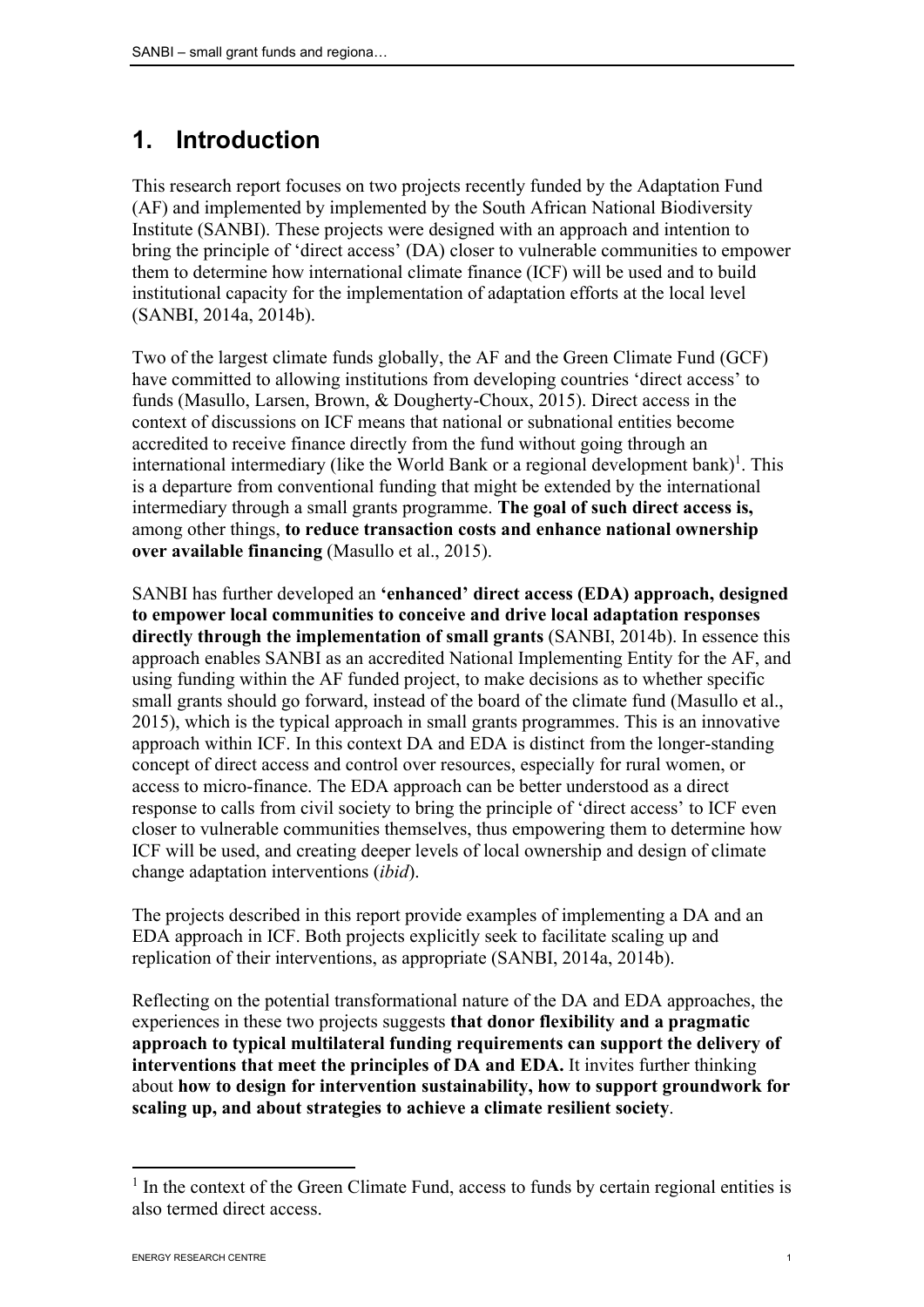# 1.1 The projects

The Adaptation Fund approved USD7,495,055 in grant funding for the "Building resilience in the greater uMngeni catchment, South Africa" project which aims to increase resilience of vulnerable communities in a catchment that provides water to two of South Africa's large cities (SANBI, 2014a). The uMngeni Catchment Resilience Project (URP) area is located in the uMgungundlovu District Municipality (UMDM), KwaZulu-Natal in rural areas and in low-lying, high-density peri-urban settlements where flooding, storms, droughts, heat waves, and wildfires are all expected to become worse as a result of climate change, with poor and disadvantaged communities being impacted the most (*ibid*). In the URP, vulnerable farmers are supported to introduce climate smart agriculture techniques into the way they farm, thereby building their resilience to the frequent droughts and storms the area experiences (SANBI, 2014a). The URP uses near real time weather stations and community monitors in its Early Warning Systems (EWS) (SANBI, 2018a). The URP furthermore supports provincial government in mainstreaming appropriate agricultural practices in all projects and programmes (SANBI, 2017d).

The AF approved an grant funding of USD 2,442,682 for the "Taking adaptation to the ground: a small grants facility for enabling local level responses to climate change in South Africa" project that creates a small grant facility that supports vulnerable communities to implement local adaptation responses (SANBI, 2014b). The grant facility, called the 'Community Adaptation Small Grants Facility' (SGF) implemented in the Mopani District in Limpopo Province and the Namakwa District in the Northern Cape. These two areas are prone to droughts, seasonal shifts and storm-related disaster events (SANBI, 2014b). This will impact on people's health and wellbeing, as climate change undermines agriculture, local livelihoods and the built environment. This 'enhanced' direct access project was designed to support 12 small grants by SANBI as the NIE of approx. USD 100 000 each through the release of small grants so that communities could run projects that deliver tangible and sustainable benefits. These communities are encouraged to share the lessons they learn over the course of the process, so that their projects and the way the SGF finances them, might be rolled out on a larger scale around the country.

## 1.2 Research question

The guiding question for the cross-country study in the overall project is "What has been the contribution by ICF to transformational change and what has enabled or prevented success?" (DIW (German Institute for Economic Research), 2019)

## 1.3 Methodology

The IKI-SNAPFI project is undertaken by a consortium of research organisation, coordinated by the German Institute for Economic Research in Berlin (DIW Berlin). DIW Berlin provided a guidance document on 'elements of the country cases for the cross-country study' (DIW (German Institute for Economic Research), 2019). This document provided framing for country examples in the first year's cross-country study, given that detailed country case studies were being developed by teams in each of Germany, Indonesia, India, Brazil and South Africa (by the UCT team in the last instance).

The guidance document was based on discussions at the kick-off workshop (27-29 September 2019, Berlin), an earlier draft and comments from all partners. The guidance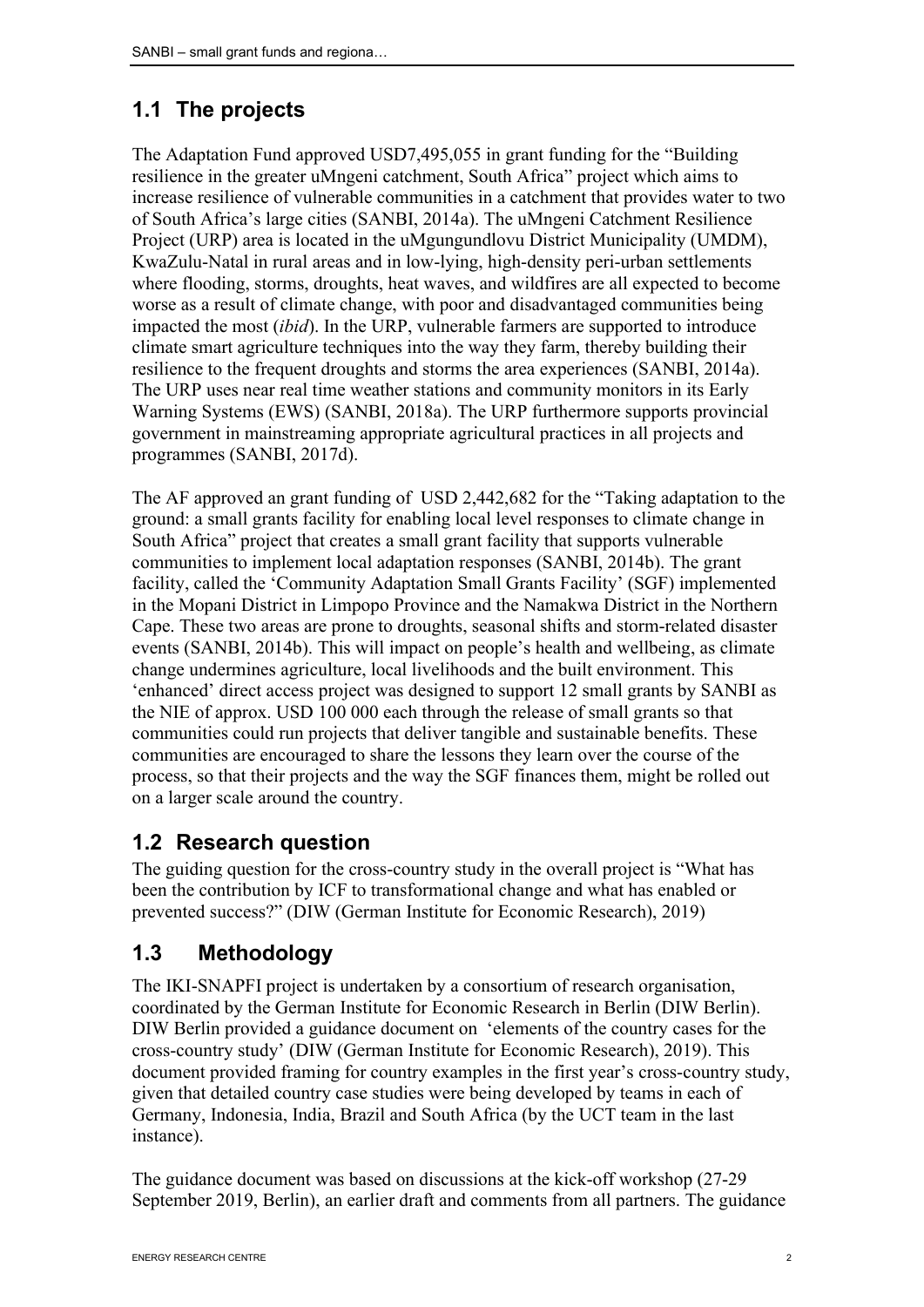sought to provide some similar dimensions across examples from different contexts, while allowing space for focusing on different aspects. The research team at UCT has this applied the guidance in a flexible manner, adjusting aspects where the SA experience required this, and continuing the engagement with the framework itself.

In this report, the project proposals, project progress reports and a mid-term evaluation report are analysed to identify how DA approach and EDA approach innovation in ICF impacts the design, implementation and outcomes of the projects. The mid-term evaluation report (for the SGF) and SANBI's GCF Funding Framework document provide evidence of how these projects inform the development of a community of practice for bottom-up driven and owned ICF-funded adaptation projects.

A key question that we expect to continue throughout the four-year project relate is 'what is transformational change?', and in response to this question we offer thoughts that arose in researching this example. That said, the examples follow the structure of the 'how', asking about this specific instance of ICF, and the 'what', about project impacts and outcomes.

## 1.4 Contribution to first cross-country study (CRS Year 1)

This research report is an input by the University of Cape Town (UCT) team contributing to a Cross Country Study (CRS) in first year of a project to 'Strengthen national climate policy implementation: Comparative empirical learning & creating linkage to ICF (IKI-SNAPFI).

# 2. How: enabling condition and outcomes

This section considers how the unique features of the AF interplay with the process of the projects, from the stage of proposal to implementation. This process is considered within the dimensions of the economics, policy process and governance, and political economy of the Fund and the projects.

#### 2.1.1 Policy processes and governance

The governance structure of the AF is one of its unique features that sets it apart from other international financing mechanisms (Adaptation Fund, 2012). The AF provides for equitable and balanced representation of all Parties on its Board, which is responsible for the Fund's supervision and management (CMP (Conference of the Parties serving as the meeting), 2007). The Board comprises 16 Members and 16 Alternate Members with appropriate technical, adaptation, and policy expertise, and representing relevant country groups. Special seats have been given to country groups recognized as being particularly vulnerable to the adverse effects of climate change: the Least Developed Countries (LDCs) and the Small Island Developing States (SIDS). While this composition results in an overall majority representation of developing countries, decision making is by consensus. This process of consensus seeking is intended to ensure in-depth considerations of matters under discussion. The AF places national ownership and coherence as a foremost strategic priority of the fund (Adaptation Fund, 2012).

The AF is flexible to support adaptation-linked projects and programs at the community, national, and transboundary levels, so it remains open to specific needs that a developing country or group of countries would like to respond to (Adaptation Fund,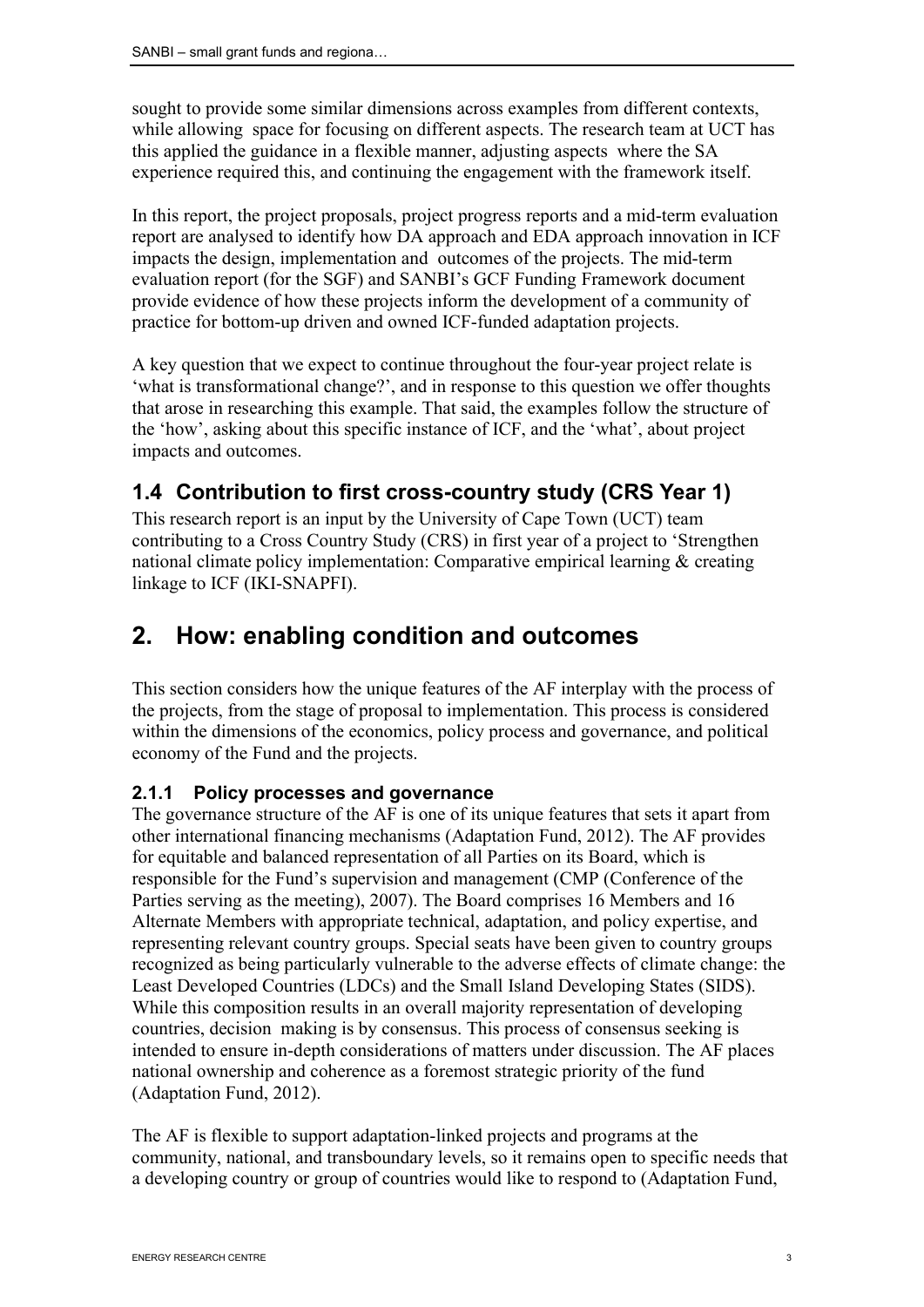2012). In the case of the two SANBI proposals, this flexibility enabled bottom-up project design, subject to alignment with AF strategic priorities.

The South African National Biodiversity Institute (SANBI) was established in 2004 by the National Biodiversity Act (Act 10 of 2004). Recently, it plays a growing role and is now a lead scientific body in climate change adaptation in South Africa. SANBI has more than two decades of experience as an Executing Entity of the Global Environment Facility (GEF), a relationship that has fostered capacity for project finance and management dealings with multinational funders. SANBI has been a National Implementing Entity (NIE) for the AF since 2011 (SANBI, 2019a). SANBI's status as a national institution makes it well placed to build country ownership and ensure that project proposals respond to national development priorities. The NIE is supervised by the SANBI National Climate Funds Advisory Body (NCFAB) (previously called NIE Steering Committee), which is chaired by the Chief Executive Officer (CEO) of SANBI. Other members of the Steering Committee include representatives from the national Department of Environmental Affairs, National Treasury Department, National Planning Commission (NPC) of the Presidency and the civil-society lead Adaptation Network (SANBI, 2014a). The NIE Steering Committee helps assess project proposals and determine which project ideas to put forward for international funding (Masullo et al., 2015).

Design of each of the two projects emerged from ground-up participatory proposal development piloted by SANBI staff. The URP was proposed by the government, and stakeholders were consulted to provide input into its final design (Masullo et al., 2015). The SGF idea emerged from stakeholder consultations and in response to calls from domestic civil society (Masullo et al., 2015) (SANBI, 2014b). The aim of these consultations was to help stakeholders understand the process of securing funding, while allowing the NIE to better understand the audience's priorities (*ibid*). Both projects were awarded funding in 2014.

The Adaptation Fund Board (AFB) and the AF Project and Programme Review Committee subjects proposals for funding to rigorous review process. Once approved, proposals are subjected to the AF Secretariat's consideration and further strategic review that includes rigorous standards for legal, environmental and social standard compliance and project risk mitigation. If approved, project funding is subject to complex tracking and reporting systems for project finance and for monitoring and evaluation of project performance. This is standard for global multi-lateral funding institutions. A defining feature of EDA is that it cascades fulfilment of the AF compliance requirements and reporting closer to the ground through the devolution of significant authority over and responsibility for funds to the National Implementing Entity (in this instance SANBI).

The SGF proposal plans to build community-level capacity to access and retain ICF in order to create capacity for longer term goals of future scaling up after the end of the AF funding period (Soal & Diedericks, 2018). Upon implementation, the NIE moved from selecting communities to selecting local organisations better qualified to develop small grant proposals (*ibid*). In order to meet eligibility requirements, these local organisations in turn partnered with larger non-government organisations (described as Facilitating Agencies (FAs)) (*ibid*). These measures to address issues of insufficient small grant proposal and implementation capacity within communities created additional layers of management that had not been foreseen within the SGF project design (*ibid*).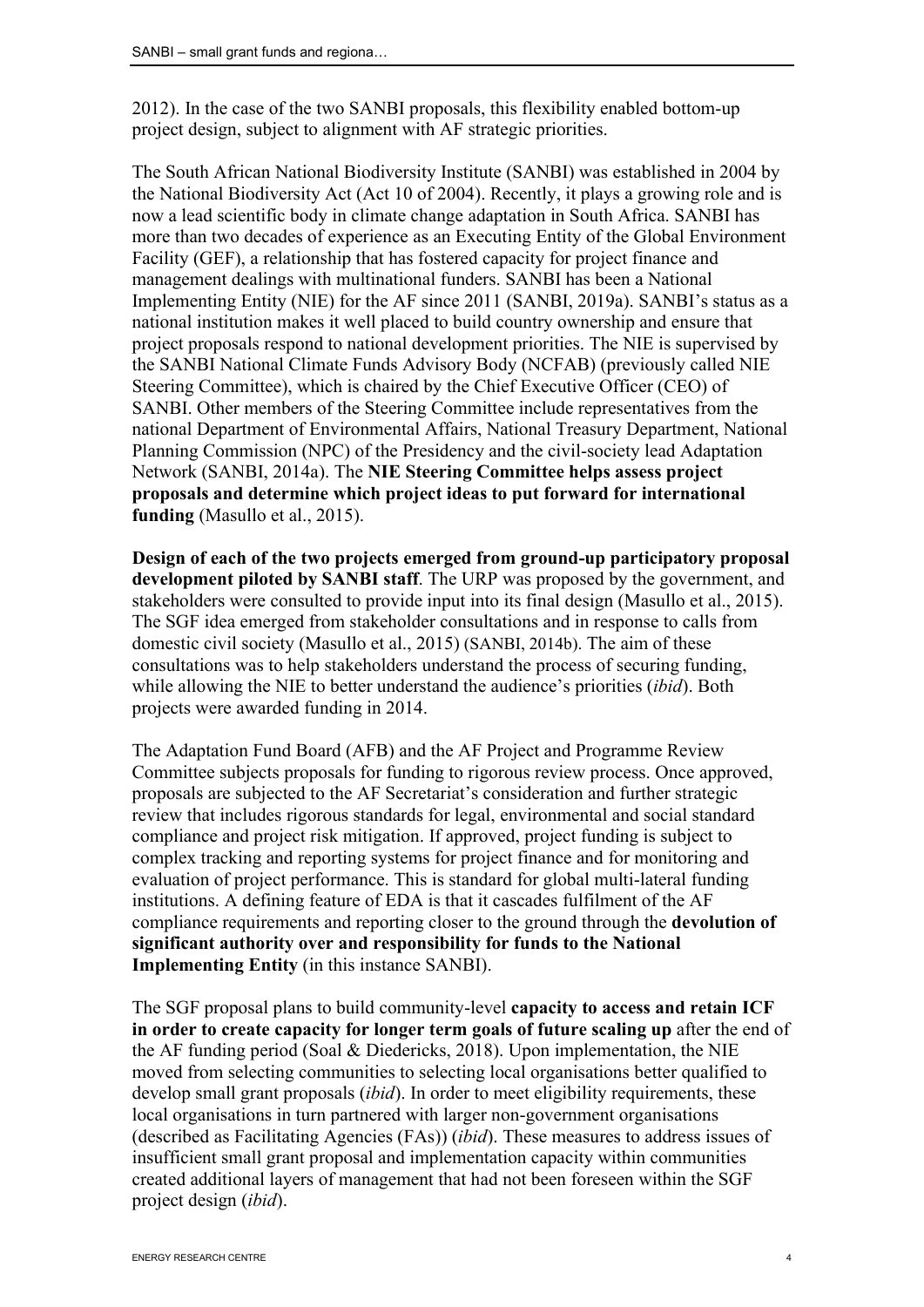#### These multiple layers of project management and financial reporting responsibilities in taking an EDA approach in ICF had cost and relational impacts for the NIE, the Executing Entity (EE) and the FAs, and the SGRs. SGRs must supply information for the FAs, EE and NIE to meet their reporting requirements and it must provide evidence of compliance with AF's Environmental and Social Policy (ESP). In the SGF there is an additional burden for SGR reporting, that it should provide for experiential learning to support the overall project objective for scaling up. The SGF proposal suggested that perhaps the SGF "piggyback on the administration, governance and institutional structures" of the EE (SANBI, 2014b). This would allow for SGR (and FA) reporting to dovetail into to EE reporting to the NIE, and then to the AF. To enact this, the EE would need to devise, implement and streamline systems meeting the multiple level reporting requirements. This burden proved to be resource intense to the extent that it created risk of detracting focus from grant activities (Soal & Diedericks, 2018). The innovative aspects of the EDA approach required significant learningby doing in order to implement adaptive management to cope with project reporting and compliance responsibilities and to increase absorption capacity.

The URP project proposal describes example implementation by, inter alia, national and sub-national government. The URP suffered administrative delays that required adjustment in project leadership and process, and in government procedure. At the national level, an institutional blockage of continually delayed contracting for one of the URP component leadership roles was resolved by shifting ownership of this role from national to local government (SANBI, 2018b). The national government department would play an advisory role. Project procurement suffered delays because of multiple approval procedures across and within the project partners. Two measures were taken to address this issue. First, the URP addressed this by deciding to group similar project activities in order to minimise the number of contracts that would need approval (SANBI, 2017d, 2018a). Second, through conversations at the National Climate Funds Advisory Body (previously known as the NIE Steering Committee) level, the URP engaged the National Treasury Department to explore the possibility of simplifying municipal procurement procedure (SANBI, 2018c). The National Treasury Department advised that within the URP, municipalities are no longer required to register on the Central Suppliers Database (SANBI, 2018c). This procedural change signified a significant increase in absorption capacity. If this change is replicated, then the URP will have precipitated a simplification of administrative process for local government departments within the implementation of ICF projects.

The delays discussed above are to some extent associated with adapting project design and process to the innovative aspects within the projects. The donor contributes to increasing absorption capacity. The AF has granted two no-cost extensions of time to each of the two projects in order to accommodate projects delivery. The extensions in the SGF were requested because complexities with local level implementation meant that on the ground activities took longer to complete than anticipated (Adaptation Fund Board, 2020). The URP extensions were requested to compensate for the low disbursement rate of funds, which were mainly due to challenges with procurement of services and with turnover in the high-level staff and political leadership of the local government (Adaptation Fund Board, 2019).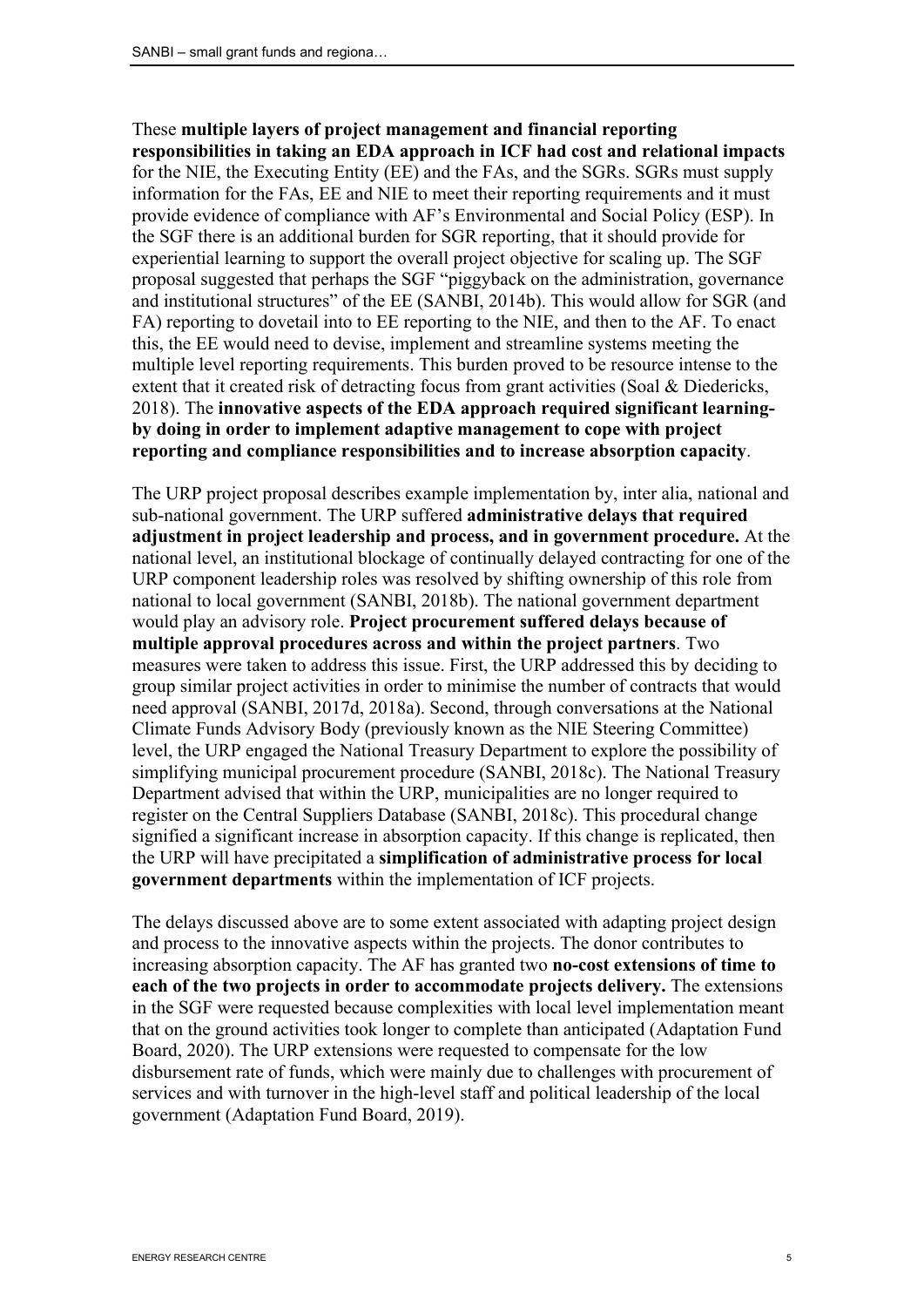#### 2.1.2 Economics

International climate finance provided by the AF is unique because it is the first fund to be financed by international revenue that was established based on an internationally agreed-on climate policy framework (Adaptation Fund, 2012). The Fund receives funding in the form of contributions from a number of developed countries, small donations from civil society, and proceeds from a 2 percent share of the value of the "certified emission reductions" (CERs) generated by climate change mitigation projects registered under the Clean Development Mechanism (CDM) (*ibid*). By 2019, South Africa had reached the country cap of USD 10 million set by the Adaptation Fund Board (AFB) (SANBI, 2019a).

The SGF provides funding for activities including infrastructure, livestock and capital equipment; this is rare and gives the SGF a special niche in the ICF landscape (Soal  $\&$ Diedericks, 2018). It makes provision for funding a minimum of 12 grants of USD 100,000 per small grant project. In the context of the South African funding for civil society and community organisations, small grants are significantly smaller, typically up to ZAR 200,000 (approximately USD  $13,840^2$ ) (Soal & Diedericks, 2018). The size of the grants to the SGRs ranges between ZAR 1 million to ZAR 1.6 million, with an average grant size of ZAR 1.4 million. The grants are made available through three investment windows, namely Climate Smart Agriculture, Climate Resilient Livelihoods and Climate-Proof Settlements.

The URP funds activities including the development of information systems, early warning systems and climate risk management and response strategies (SANBI, 2017d). It invests in capacity-building within the UMDM and local communities to understand and use agro- meteorological- related information and warnings (*ibid*). It invests in built and natural infrastructure including the construction or reinforcement of houses, stormwater drainage and pedestrian bridges, restoration of grasslands and rehabilitation of riparian zones, removal of alien vegetation and the creation of firebreaks (*ibid*). It funds small-scale farming training, the re-introduction of indigenous seed, and the setting up of farmer co-operatives (*ibid*). The project provides training for officials in the local provincial KwaZulul Natal Department of Agriculture and Rural Development (DARD) support for the review of agricultural projects and farmer support programmes in the province, and the development of a mainstreaming plan and links on order to facilitate mainstreaming appropriate agricultural practices (*ibid*).

It is worth noting that investments being implemented in the SGF and in the URP, specifically early warning systems, climate-resilient infrastructure, and improved dryland agriculture crop production, are among the high-return investments that the Global Commission on Adaptation finds to be likely to yield high net benefits on and the basis of benefit:cost (Global Commission on Adaptation, 2019).

Both the SGF and the URP projects were awarded AF funding in 2014. Within the first two years of implementation, both suffered unanticipated delays in the design, setting up and subsequent improvement of project systems, processes and cooperation agreements, for various reasons, including issues relating to multi-institution governance. The delays in the URP are discussed in Section 2.1.1.

<sup>2</sup> Assuming a currency exchange rate of ZAR 14.45 to the US dollar.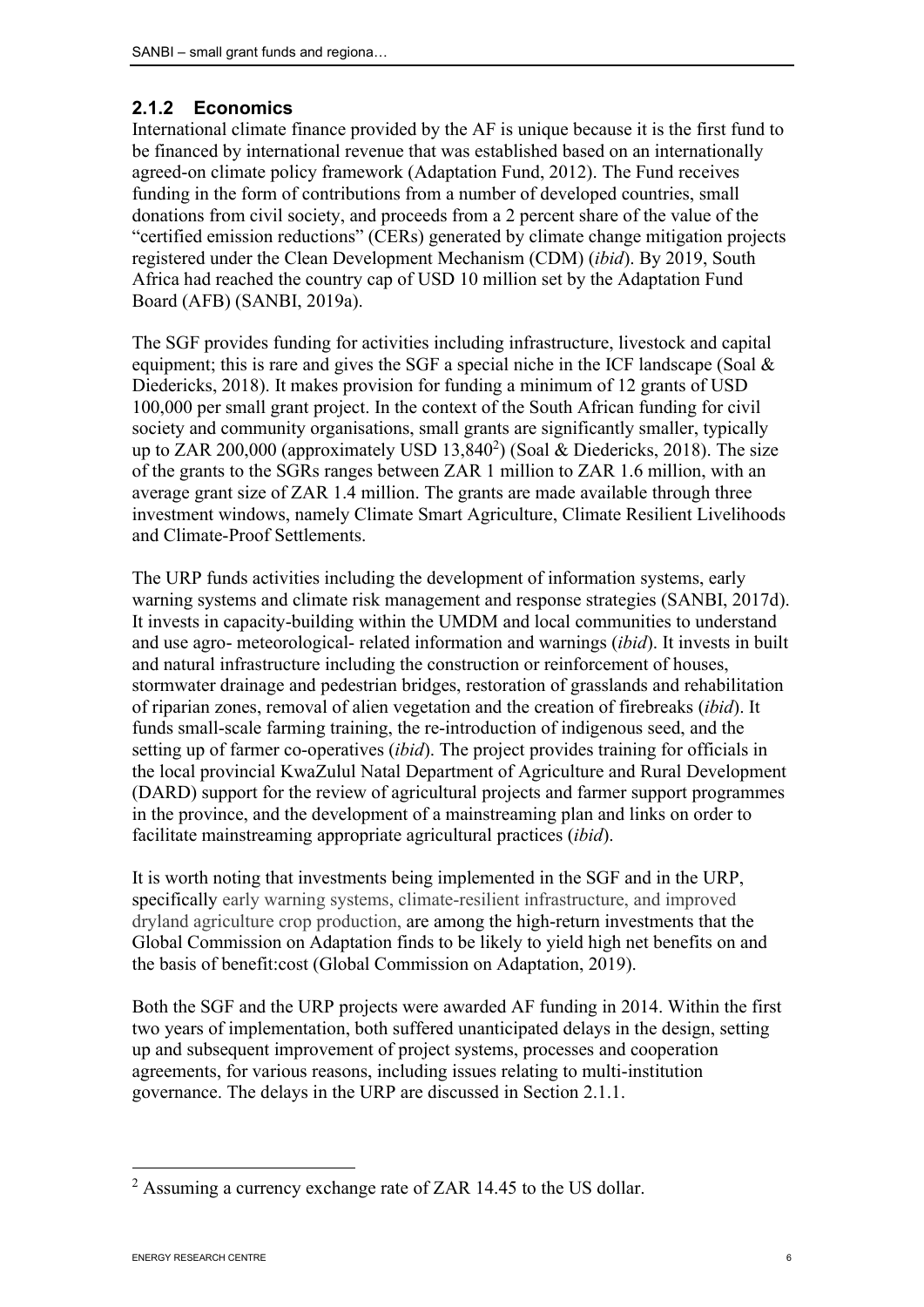By the end of the third year grant spending in the SGF was significantly below budget (*ibid*). In contrast, the project management budget was at risk of running out before the end of the project (*ibid*). One reason for this was that the call for grant proposals in the first year excluded a number of possible applicants – including promising new entrants on the basis of prescribed minimum language and organizational, governance and administrative capacity requirements (SANBI, 2017c). The SGF mid-term evaluation report highlights the contradiction within the project design; that the capacity the project seeks to build – technical capacity to secure and retain financial support – is an element of the capacity required to access the SGF in the first place ((Soal  $\&$ Diedericks, 2018).

As a result, both the SGF and the URP suffered a slow rate of project budget spend against the annual budget. The rate of delivery in the SGF was 31%, 54% and 74% for each of the first three years of the project respectively. In the first two years of the URP the delivery rate was 36%, and then 41% (SANBI, 2017c, 2017d, 2018b, 2018c, 2019b). In both projects, the donor and stakeholders made adjustments to procedure and despite very slow starts, the rate of implementation improved over time.

In terms of cost effectiveness, of the total SGF budget of ZAR 26,622,816, approximately 47% is dedicated to implementation, reflecting a project cost : grant of just under 50:50 (Soal & Diedericks, 2018). Project management and support and capacity building together comprise some 30% of the intended project spend and that the executing entity and facilitating agencies overspent in co-financing in the form of institutional time (*ibid*). This low project cost: grant ratio was queried in the process of compiling the SGF mid-term evaluation report (MTER), with a finding that the initial period of the SGF might have been especially demanding (*ibid*). This is plausible if one considers the technically demanding nature of compliance and reporting for multilateral funding, the multiple levels of governance (NIE, EE, FAs, SGRs), and the need for design and iteration of systems to meet these multiple requirements and also to produce data for reflection and learning, both within the project and for scaling up (*ibid*). The SGF MTER goes further to remind readers that, in the light of the levels of capacity building and groundwork for upscaling within the project design, it is misleading to consider spend effectiveness only in the terms of the actual grant because this is only one part of the intervention. In terms of learning from this experience, this aspect of the SGF suggests the need for full conceptualisation for the full package of support in future project design (Soal & Diedericks, 2018)

#### 2.1.3 Political Economy

Project design of the SGF and the URP employed 'ground-up' approaches with leading design roles for local government and civil society. The needs of vulnerable households and communities are forefront in both projects. The URP's bottom-up approach involves the community in the planning, which ensures that the voices of normally marginalised groups are heard.

The SGF seeks to respond to local voices called for direct access by generating beneficiary-created and owned small grant projects. This process was initiated by stakeholder consultation exercises designed to increase awareness about climate change and the availability of the SGF. Despite this foregrounding of grant beneficiary needs, there are still dangers of creating donor-led projects, for example through the prescribed elements of the grant windows, the requirements for grant beneficiaries, and the selection of qualifying grant applications (Soal & Diedericks, 2018).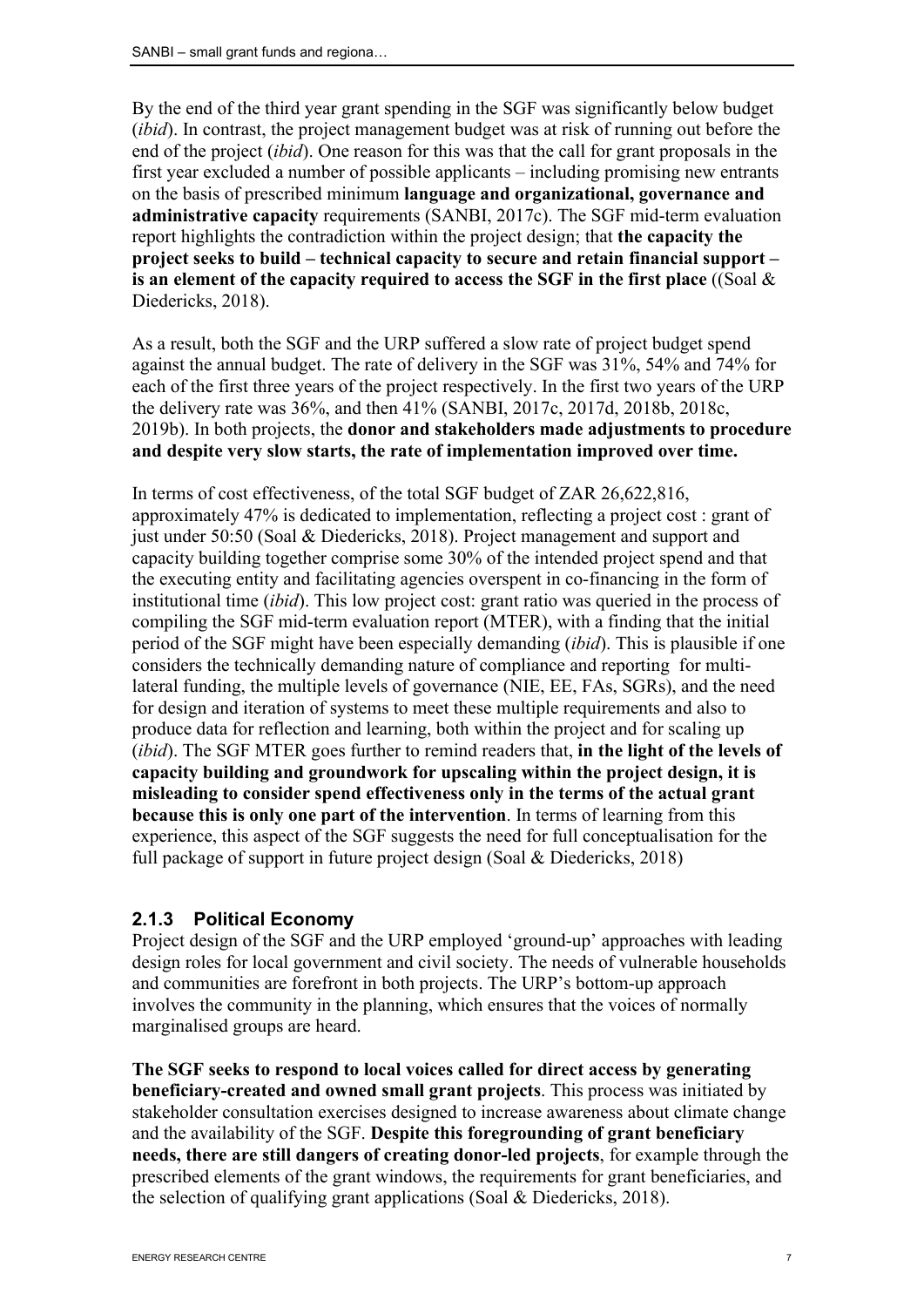In both the SGF and the URP, support for climate suitable agriculture was the most sought after of the options for beneficiary funding (South African National Biodiversity Institute (SANBI), 2018a, 2018b). At the midterm point of the SGF, fourteen small grants were awarded within the Climate Smart Agriculture Window, nine in Climate Resilient Livelihoods and five in Climate-Proof Settlements Windows (Soal & Diedericks, 2018) (some SGRs received grants in more than one window). While one might argue for more even grant distribution across the thematic areas for investment – as suggested in the proposals, progress reports and project evaluation report -, SGRs were reportedly satisfied with more grants in agriculture and it was suggested that in the SGF MTER that where poverty is the most pressing challenge, perhaps it is not surprising that access to food would be the local priority (Soal & Diedericks, 2018).

In the SGF, in Swayimane (the area with the highest level of implementation of the agriculture implementations), 80% of farmers involved in the project by the end of the third year are women (SANBI, 2018a). Project staff had kept constant contact with the farmers in the Swayimane target area and worked to building community capacity so they can take ownership of the interventions, and the positive results (SANBI, 2018a).

Local politics did play a role in project progress in the URP. In the months leading up to local elections, planned community engagement was delayed until months after the elections in order to minimise the risk of political interference (SANBI, 2018a). Separate to this, local political and leadership factional disagreements took place at one of the project target sites, resulting in a temporary halt to work in the area (*ibid*). The URP Project Management Unit and senior local government officials engaged the relevant political, traditional and municipal leaders to find a way for project staff to continue working in the area, while guaranteeing their safety (SANBI, 2018a). In the absence of reaching a workable solution, the project faced the potential need to abandon work in affected areas and to make arrangement to implement the required work at other suitable sites (*ibid*).

Collaboration and coordination across national, provincial, and municipal departments, as well as academia and local beneficiaries created the opportunity for continued collaboration with a wider reach, beyond the confines of the URP and the SGF. It might be argued that this experience might have strengthened the influence of some subnational actors within the URP.

# 3. What transformational change was achieved, including policy developments for sustainable development and climate objectives?

The AF's provision of approximately USD 10 million in ICF has resulted in tangible and intangible climate and development benefits for beneficiaries on the ground.

In the URP, the University of KwaZulu-Natal (uKZN) built on earlier engagement in the Swayimane target area. The URP exceed the project beneficiary targets, especially for number of farmers benefitting. As previously mentioned, most of these beneficiaries are women (SANBI, 2018a). Increased yields have been measured, cooperatives have been established and links to markets were in the process of being negotiated (*ibid*) at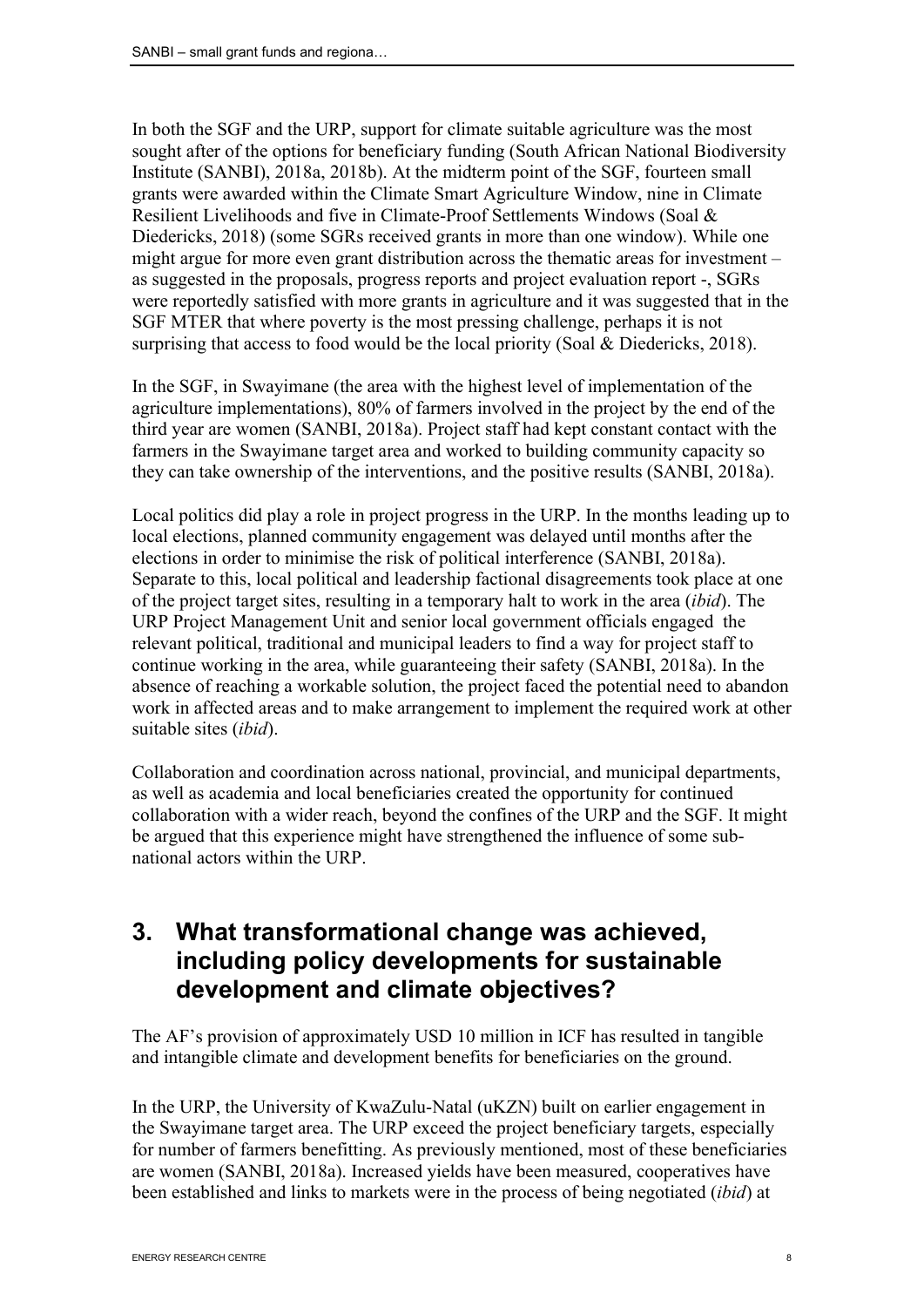the time of the most recent project progress report available online. Peer to peer learning through exchange visits have occurred, where farmers from other areas of KwaZulu-Natal have visited the Swayimane farmers have been greatly successful in incentivising farmers supported by the project. Such visits are planned for the Nhlazuka and Vulindlela areas as well. This community exchange is part of a broader capacity building programme (SANBI, 2018a).

The SGF has funded twelve Small Grant Recipients (SGRs), the majority of which were new to climate change (SANBI, 2019b). Some SGRs had grants in more than one of the investment windows (*ibid*). The majority of small grant projects are focused on Climate-Smart Agriculture interventions, and approximately 60% of the direct beneficiaries are women (*ibid*). Tangible benefits include infrastructure such as boreholes, solar panels, storage sheds, livestock and fencing, and less visible benefits such as social capital through savings clubs, encouragement of economic and social cooperation amongst people in communities (Soal & Diedericks, 2018). The project outcomes have been assessed to be likely to contribute to increased resilience in the face of climate uncertainty, and the project results indicative that a moderately higher number of beneficiaries might be aimed for in a scaled up SGF (Soal & Diedericks, 2018).

The URP has been instrumental in building and reinforcing multi- public institution collaboration through activities to introduce Early Warning Systems, Climate Resilient Agriculture and climate change adaptation capacity building programmes. The URP's potential to make enduring impacts may lie within this institutional cooperation at the level of implementation (local authority, provincial authority, communities and scientists), through peer-to-peer learning within and beyond the URP, and more strategically through SANBI's National Climate Funds Advisory Body, or similar forums.

The SGF and URP makes significant learning contributions to bringing climate intervention decision-making nearer to beneficiaries. SANBI hosted the first Community of Practice for Direct Access Entities (CPDAE) meeting in Durban, South Africa in June 2019. The event was facilitated by the AF, GCF, African Development Bank (AfDB) and SANBI and it brought together 30 participants, representing AF accredited NIEs and GCF accredited DAEs. The meeting aimed to accelerate and enhance DA to ICF and the participants worked to finalise the governance framework of the Community of Practice and develop an action plan that addresses DAE challenges such as accreditation, project development and implementation, amongst others (Tshindane, 2019a). Participants visited one of the URP's implementation sites where a local small scale farmer beneficiary stated that "through implementation and capacity building programmes brought about by the uMngeni Resilience Project, food insecurity has become a thing of the past" (*ibid*).

Project learnings that inform the CPDAE are being put in practice in initiatives for upscaling. SANBI was accredited GCF as a Direct Access Entity of the GCF in October 2016 and it is in the process of developing a GCF project proposal pipeline (Tshindane, 2019c). GCF readiness funds were secured to support this process (*ibid*). SANBI reports that several themes have emerged as priorities for SANBI's project development efforts including the following list (Tshindane, 2019b), of which Projects 2 and 6 upscale interventions of the URP and SGF: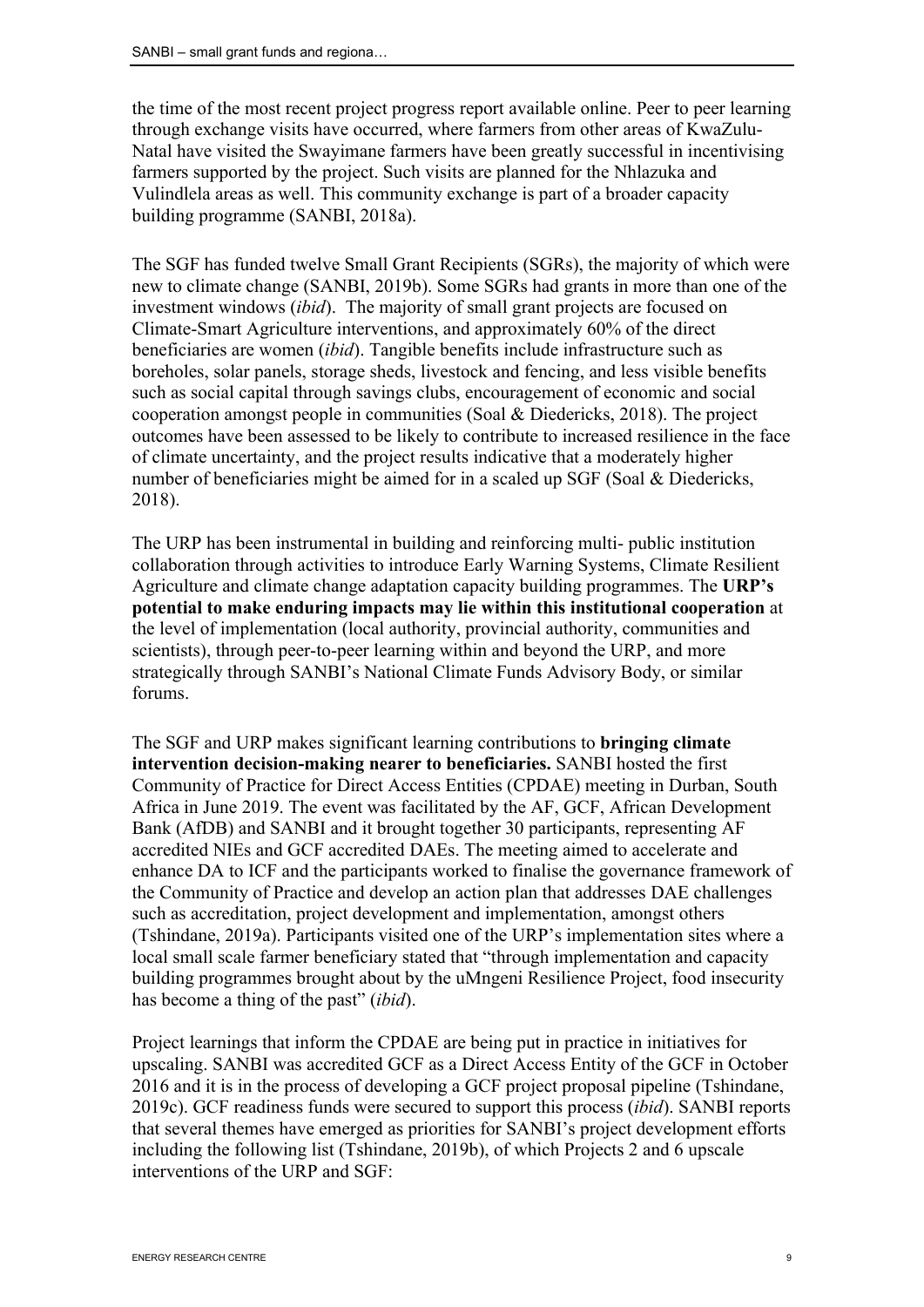Project 1: Scaling up ecosystem-based approaches to managing climateintensified disaster risks in vulnerable regions of South Africa, focusing on droughts, floods and fire, to be led by DEFF NRM and NDMC.

Project 2: Climate resilient agro-ecological farming systems in rural landscapes in KwaZulu-Natal, the Eastern Cape and Limpopo, that builds on a submission by uKZN. Implementation arrangements are under discussion.

Project 3: A 'Just Transition' project in the Nkangala District in Mpumalanga, that builds on a submission by the Mpumalanga Province and WWF-SA, and that will focus on unlocking nature based solutions in support of local communities

Project 4: A coastal EbA/ Ecological Infrastructure project that incorporates natural and built infrastructure that builds on a submission by the Department of Environmental Affairs – Oceans and Coast.

Project 5: A "Strategic Water Source Areas" project that is emerging as a MTSF target, and that responds to the findings and opportunities set out in the National Biodiversity Assessment.

Project 6: An Enhanced Direct Access project that builds on the Adaptation Fund's Small Grant Facility project.

SANBI works closely with national government to build sub-national capacity to respond to the opportunity to seek funding from the GCF (Parliamentary Monitoring Group, 2019). SANBI's GCF accreditation profile allows SANBI to manage, supervise and oversee a GCF project or programme, either directly or indirectly through Executing Entities (SANBI, 2017b). SANBI may also disburse GCF funds as an intermediary through a competitive and transparent grant award process(*ibid*). SANBI is not accredited to carry out intermediate funding by providing loans, blending different instruments and resources, undertaking equity and/or providing guarantees (*ibid*).

### 3.1 Learnings and reflections emerging from the case studies

The URP and the SGF brought about tangible benefits that reduce vulnerability and increase resilience to climate change. Intangible benefits include the sense of ownership and potential sustainability of the interventions, for example through the small-farmer cooperatives and SANBI's strong commitment to scaling up.

The tangible and intangible benefits of the projects are relatively easily tallied indicators of whether the ICF is effective, for example through numbers and profiles of beneficiaries, a count of assets, the use of early warning systems etc.. Indicators of systemic paradigm shifts can be less obvious.

In the SGF, most small grant projects involve radically changed practices and/or the acquisition and maintenance of infrastructure (Soal & Diedericks, 2018), and peer-topear learning and sustainability plans may drive more widespread and enduring benefits. Through SGF's empowerment of local level beneficiaries to determine how ICF is used, the AF and SANBI have transformed the notion of direct access to enhanced, with both significantly more localised buy-in through the process, and arguably more transformational outcomes through the adaptation interventions. The URP has changed the sub-national landscape of cooperation on climate change adaptation and agriculture that, if sustained, can be truly transformative in the sense of the GCF Results Management Framework.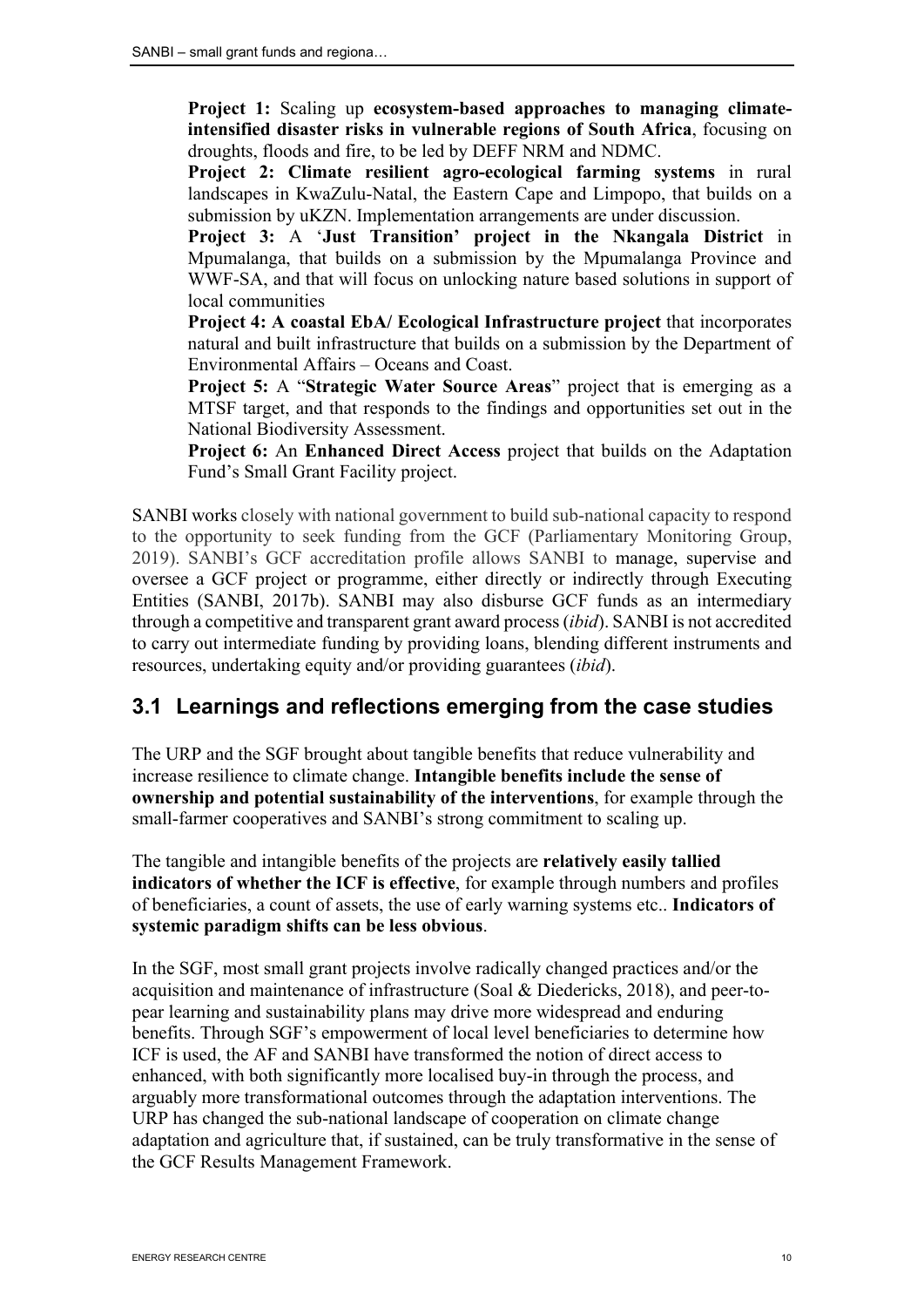SANBI's criteria for projects that it will support under its GCF Funding Framework are informed by the GCF Results Management Framework (four criteria), South Africa's National Strategic Framework for the GCF (five criteria), SANBI's GCF accreditation profile (three criteria), and SANBI's best practice and experience (seven criteria) (SANBI, 2017a). The GCF Results Management Framework criteria forefronts its description of transformative impacts of ICF, that projects "Are transformative in design and scale, represent a significant departure from 'business as usual' and seek to shift systemic paradigms towards a green economy and climate resilience society." (SANBI, 2017a). Three of SANBI's seven best practice and experience criteria focus on building localised ownership of interventions and sustainability of outcomes beyond the end of the GCF investment period (*ibid*).

The development the DA Community of Practice and the refinement of SANBI's understanding about what makes projects relevant, sustainable and effective, as reflected in SANBI's criteria for projects that it will support under its GCF Funding Framework, present inputs for thinking about transformative and sustainable implementation of ICF.

#### 3.2 Insights arising from these case studies that might be useful for other countries

This report is primarily based on project documents, including the project proposals, the annual progress reports, the mid-term evaluation report (for the SGF), as well as SANBI's GCF Funding Framework document, which was drafted to initiate the process of soliciting Expressions of Interest from institutions that might wish to use SANBI's services to present funding applications to the GCF (SANBI, 2017a). Analysis of these documents suggest insights that might be useful for other countries that have an interest in employing a DA, EDA or similar approach.

EDA project design should include full and comprehensive scoping activities that are congruent and sufficient in the light of complex realities on the ground (Soal  $\&$ Diedericks, 2018). Scoping might include inter alia, thorough pre-project climaterelated baseline and Vulnerability Assessment and social, cultural and institutional scoping and analysis that is sufficient to develop in-depth perspective on the sociological, political and economic circumstances of the localities (*ibid*). This is necessary in order to fully conceptualise potential project impact, and strategise to embed this into regional realities (*ibid*).

Implementation of EDA requires constant contact and involvement, and human resources and lateral thinking to overcome barriers of initially low capacity and to practice adaptive management (Soal & Diedericks, 2018). This level of relational commitment should be accounted for in project planning.

Multi-institutional procedures and rules can create significant delays within a DA approach. These can be addressed.

Multi-level governance of ICF small grants can create governance and decisionmaking structures are overly hierarchical for the task at hand (Soal & Diedericks, 2018). It can create too many layers; too many steps before small grant proposals get to approval and sign-off, even in a smooth process, creating delays and confusion, and undermining the responsive intentions of the project. Slow disbursement of funds can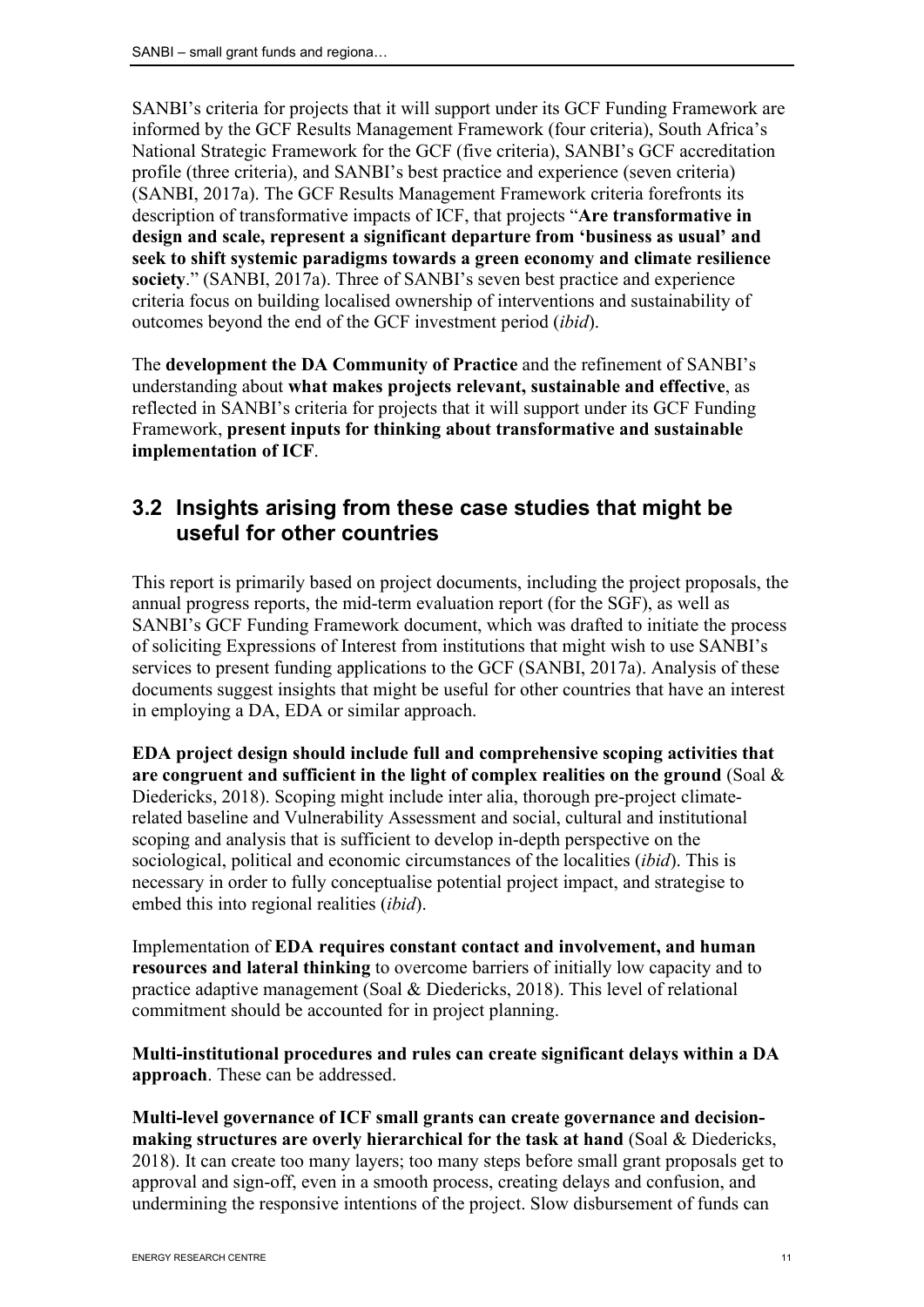negatively impact project team credibility (Soal & Diedericks, 2018). Possibly, a more streamlined design of ICF governance procedures within EDA and DA approaches can mitigate risks of (initial) slow rates of project delivery and questionable project cost effectiveness, and risk to the credibility of the project.

Cascading compliance and ensuring compliance with the ESP principles of the multi-lateral donor at the local level creates significant challenges for reporting. Guidelines and tools for reporting on ESP compliance should be at levels of granularity that can be readily understood by the implementing actors (SANBI, 2019b). Capacitybuilding for ESP compliance training may benefit from piloting activities in order to ensure standardised ESP reports that meet the donor requirements. Frequent ESP compliance reporting can bring a risk of detracting from focus on project activities (Soal & Diedericks, 2018), so there is significant value in early development of a simplified fit-for-purpose system of ESP compliance reporting system.

Given the relatively short term of ICF grants and the long-term aspirations of the projects that seek transformational change, there may be a need to sustain support for beneficiaries over the longer term (Soal & Diedericks, 2018). This might not require significantly more amounts of funding (*ibid*).

The technical capacity to access and retain climate related funding at the national and sub-national and local levels might be an essential 'capacity' for climate change adaptation response (Soal & Diedericks, 2018).

In seeking transformative change of systems, intervention into the relationship of whole regions, districts, municipalities and communities to climate change and the challenges of effective adaptation might be as important as the adaptation practice interventions themselves. In this way the capacity-building might be seen as a lever for structural change - for supporting change in whole contexts (Soal & Diedericks, 2018). In the light of the limited-duration nature of donor funding and the long-term aspirations to make transformative impacts, sustaining interventions and prospects for upscaling may rely on this relational multi-pronged strategy.

#### 3.3 What does this example suggest is transformational change?

The question of 'what is transformational' tends to focus on the tangible outcomes of mitigation and adaptation response measures, through systemic change (institutional, procedural, governance etc.) (DIW (German Institute for Economic Research), 2019). The examples of the SGF and the URP provide not only tangible benefits, but also opportunities for upscaling through the projects themselves and in the development of a pipeline of project proposals for the GCF.

In the URP and in the SGF, innovation is seen to enhance country ownership of ICF interventions across national and sub-national organisations and communities. The landscape of ICF and climate change response is being transformed by expanding the range of actors, through bringing decision-making 'to the ground'. It remains to be seen whether levels of cooperation and collaboration will be sustained.

Interestingly, the investments called for by local communities and by local authorities within the URP and SGF are examples of high-return investments identified by the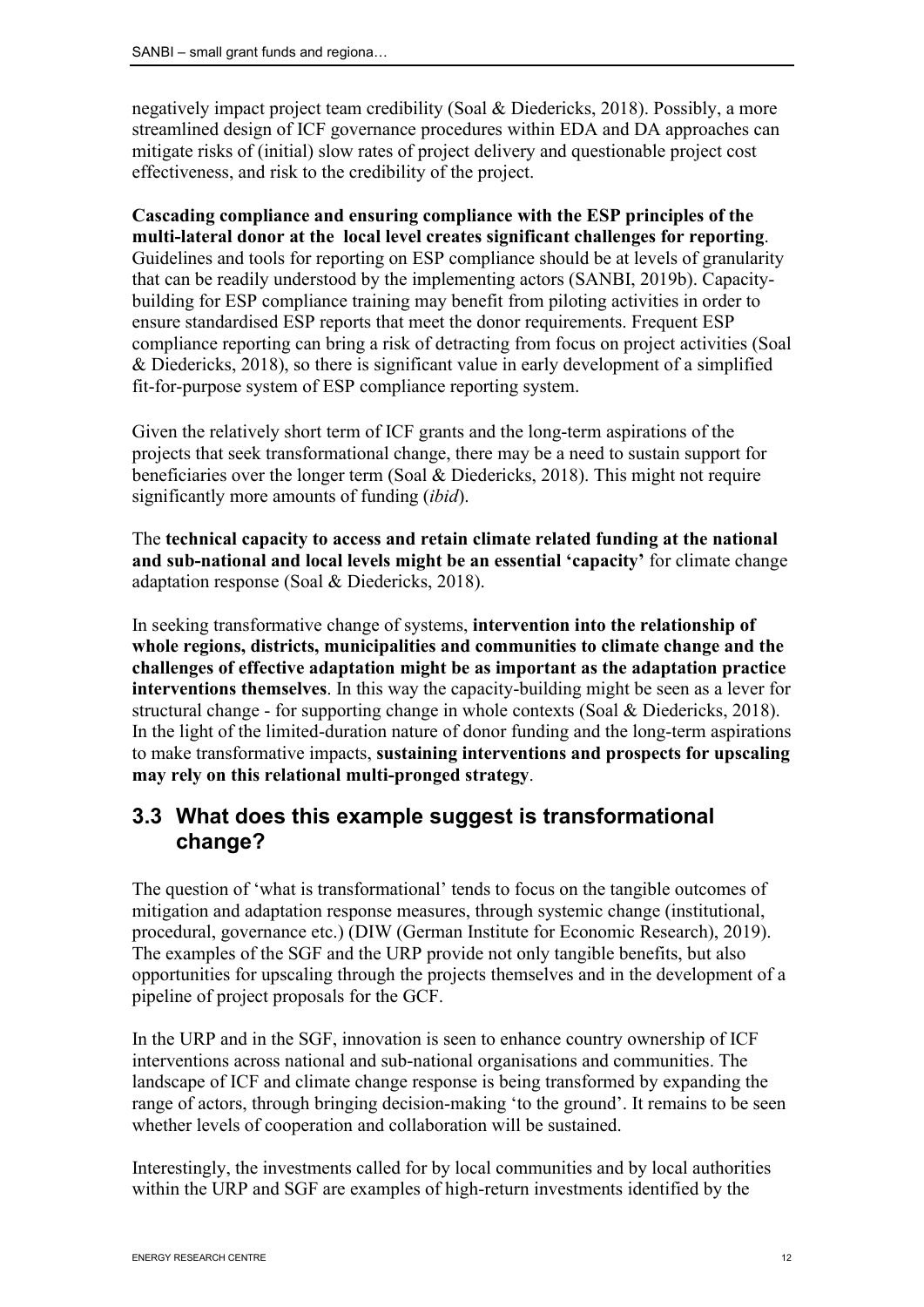Global Commission on Adaptation in its research to identify global climate change adaptation investment imperatives (Global Commission on Adaptation, 2019). The Commission's research finds that investing \$1.8 trillion globally in five areas, namely early warning systems, climate-resilient infrastructure, improved dryland agriculture crop production, global mangrove protection, and investments in making water resources more resilient, from 2020 to 2030 could generate \$7.1 trillion in total net benefits." However, current funding rates and scale are insufficient and the Commission calls for a 'Revolution in Finance' (ibid). This revolution would move international financial support from public and private sources at accelerated rates and a greater scale necessary to protect lives, livelihoods, homes and jobs in the face of climate change (*ibid)*.

Reflecting on the intended goals of direct access, it can be said that the SGR and URP are a part of a broader capacity building approach with enhanced national ownership, within the projects and for scaling up the longer term. Both projects are still active at the time of writing this report, but it can be said that in the initial years of the SGR and URP, direct access seems to fail to reduce transaction costs. Nonetheless, the positive outputs of the projects, in terms of early warning systems, climate-resilient infrastructure, improved dryland agriculture crop production suggest that there may be net benefits that should be taken into account in overall assessment of costs and benefits.

In closing, ICF practitioners are being engaged in in conceiving of climate change adaptation interventions that "Are transformative in design and scale, represent a significant departure from 'business as usual' and seek to shift systemic paradigms towards a green economy and climate resilience society.". Emerging approaches in adaptation ICF provides food for thought on ICF approaches more broadly.

### References

- Adaptation Fund. (2012). *Accessing resources from the Adaptation Fund: The Handbook*. Retrieved from https://www.sanbi.org/wpcontent/uploads/2018/03/adaptation-fund-handbook.pdf
- Adaptation Fund Board. (2019). *Request for extension of project completion date and disbursement schedule revision: South African National Biodiversity Institute*. Retrieved from https://www.adaptation-fund.org/wpcontent/uploads/2019/05/AFB.B.33-34.6\_Project-Extension-Request-anddisbursement-schedule\_SANBI\_South-Africa-1.pdf
- Adaptation Fund Board. (2020). *Request for second extension of project completion date : South African National Biodiversity Institute (SANBI ). AFB/B.34-35/7*. Retrieved from https://www.adaptation-fund.org/wpcontent/uploads/2020/01/AFB.B.34-35.7\_Project-Extension-Request\_SANBI.pdf7
- CMP (Conference of the Parties serving as the meeting). (2007). *Adaptation Fund. Decision 1/CMP.3. Document FCCC/KP/CMP/2007/9/Add.1 14 March 2008*. Retrieved from http://unfccc.int/resource/docs/2007/cmp3/eng/09a01.pdf#page=3
- DIW (German Institute for Economic Research). (2019). *Elements of the country cases for the cross-country study. November 15th 2019*. Berlin.
- Global Commission on Adaptation. (2019). *Adapt Now: a Global Call for Leadership on Climate Resilience*. Retrieved from https://cdn.gca.org/assets/2019- 09/GlobalCommission\_Report\_FINAL.pdf
- Masullo, I., Larsen, G., Brown, L., & Dougherty-Choux, L. (2015). *"Direct Access" to Climate Finance: Lessons learned by national institutions*. Retrieved from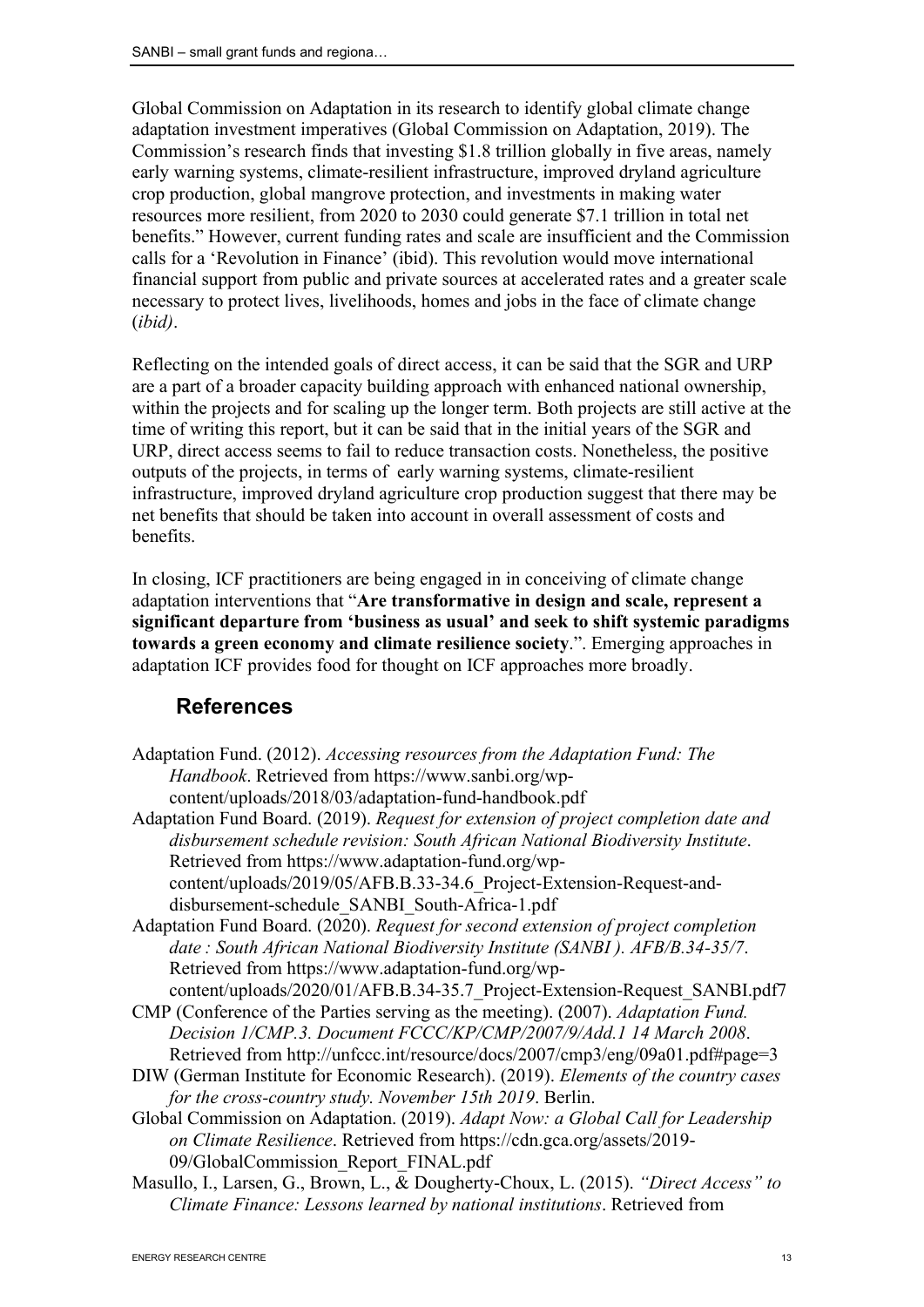http://www.wri.org/sites/default/files/22DIRECT\_ACCESS\_TO\_CLIMATE\_FIN ANCE LESSONS LEARNED BY NATIONAL INSTITUTIONS.pdf

- Parliamentary Monitoring Group. (2019). *SANBI Quarter 3 performance; KZN Municipality project; Adaptation & Green Fund, as part of Environment, Forestry and Fisheries report of 13 March 2019 to the Parliamentary Monitoring Group Committee Meeting:* Retrieved from https://pmg.org.za/committee-meeting/28125/
- SANBI. (2014a). *Building Resilience in the Greater uMngeni Catchment.* Retrieved from https://www.adaptation-fund.org/project/building-resilience-in-the-greaterumngeni-catchment/
- SANBI. (2014b). *Taking adaptation to the ground: A Small Grants Facility for enabling local level responses to climate change. Proposal for South Africa (2)* (p. 231). p. 231. Bonn.
- SANBI. (2017a). *GCF Funding Framework for the period 2017 - 2022* (pp. 1–10). pp. 1–10. SANBI.
- SANBI. (2017b). *SANBI GCF Funding Framework for the period 2017 - 2022 in support of SANBI's GCF programme of work. November 2017* (pp. 1–10). pp. 1– 10. Retrieved from https://www.sanbi.org/wp-content/uploads/2018/03/sanbi-gcffunding-frameworkoctober-2017.pdf
- SANBI. (2017c). *SANBI Small Grants Facility Year 1 Project Progress Report, date 25112016 revised 13022017*. Retrieved from https://www.adaptationfund.org/project/taking-adaptation-to-the-ground-a-small-grants-facility-forenabling-local-level-responses-to-climate-change/
- SANBI. (2017d). *SANBI uMngeni Resilience Project Progress Report Year1, revised 13022017-1*. Retrieved from https://www.adaptation-fund.org/project/buildingresilience-in-the-greater-umngeni-catchment/
- SANBI. (2018a). *Building Resilience in the Greater uMngeni Catchment Project Performance Report for 1 October 2016 - 30 Sepetmber 2017*. Retrieved from https://www.adaptation-fund.org/project/building-resilience-in-the-greaterumngeni-catchment/
- SANBI. (2018b). *SANBI Small Grants Facility Year 2 Project Progress Report, date 180312-1*. Retrieved from https://www.adaptation-fund.org/project/takingadaptation-to-the-ground-a-small-grants-facility-for-enabling-local-levelresponses-to-climate-change/
- SANBI. (2018c). *SANBI uMngeni Resilience Project Progress Report Year 2, date 180328, update 180531-1*. Adaptation Fund.
- SANBI. (2019a). SANBI completes re-accreditation with Adaptation Fund. Retrieved January 10, 2020, from https://www.sanbi.org/news/sanbi-completes-reaccreditation-with-adaptation-fund/
- SANBI. (2019b). *SANBI Small Grant Facility Year 3 Project Progress Report Revised Final Submitted to AF 190514*. Retrieved from https://www.adaptationfund.org/project/taking-adaptation-to-the-ground-a-small-grants-facility-forenabling-local-level-responses-to-climate-change/
- Soal, S., & Diedericks, L. (2018). *Taking Adaptation to the Ground: A Small Grants Facility for Enabling Local Level Responses to Climate Change. Final Report, Mid Term Evaluation*. Retrieved from https://www.adaptation-fund.org/wpcontent/uploads/2014/11/25SGFMTEReportAugust2018Final1.pdf
- Tshindane, M. (2019a). *The South African National Biodiversity Institute hosts the first Community of Practice for Direct Access Entities meeting in Durban* (p. 2). p. 2. Retrieved from https://www.sanbi.org/wp-content/uploads/2019/09/AdaptationeSnippet-June-2019.pdf
- Tshindane, M. (2019b, November 20). *SANBI's climate change adaptation programme of work through current project interventions and pipeline projects*.